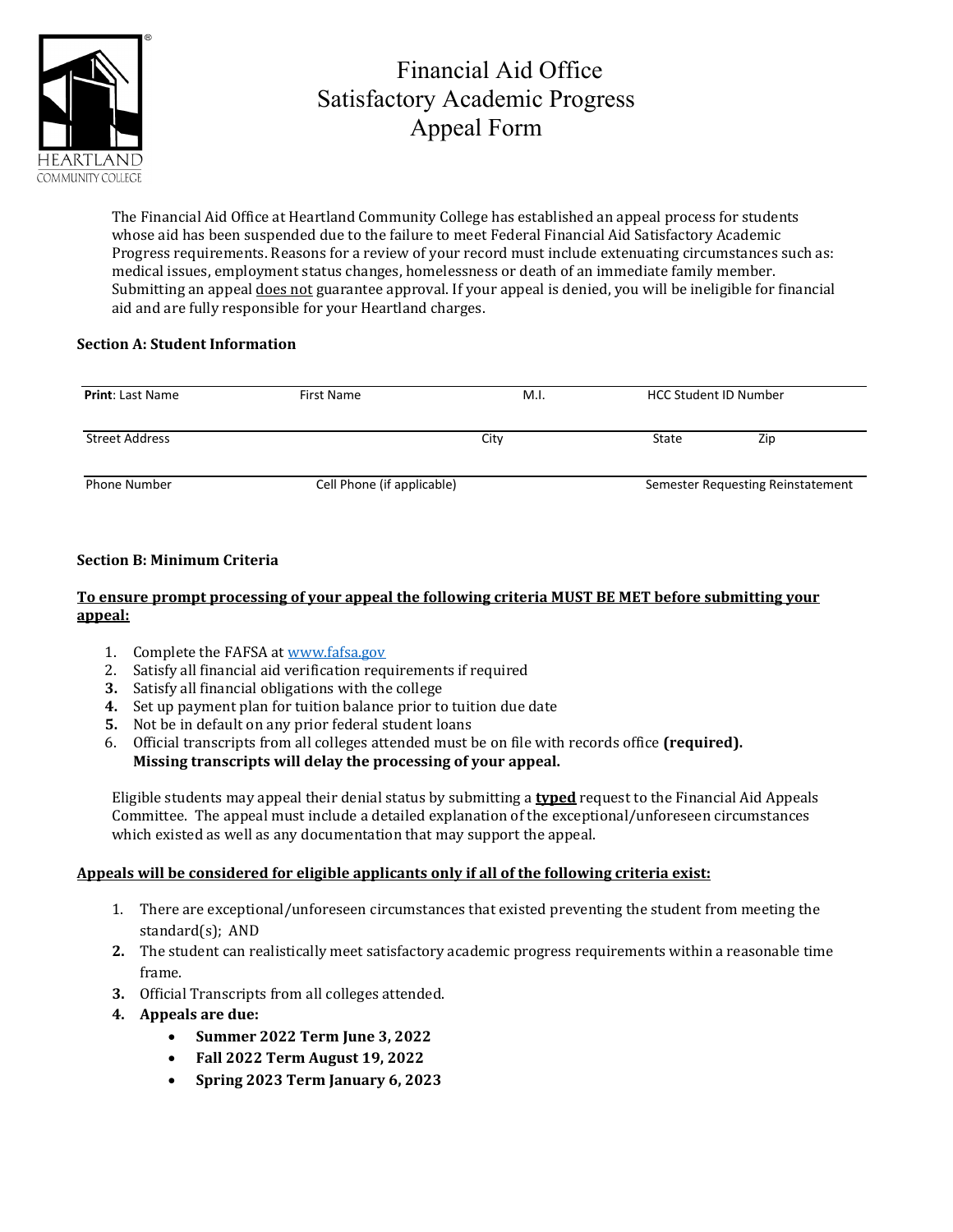#### **Section C: Instructions**

On a separate sheet of paper **(typed)** please explain in detail the exceptional/unforeseen circumstances that occurred and:

- 1. Why you failed to meet Satisfactory Academic Progress requirements. Be specific as to what factors caused your academic difficulties.
- 2. How you plan to improve your academic performance. Outline the changes you have made in your personal, social or economic situation that will allow you to improve your academic success.
- 3. Attach any documentation to support your particular situation. (i.e. medical bills, letter from doctor, obituary, etc.)
- 4. **Submit official transcripts from all previous schools attended to records office.**
- 5. Sign and attach this form to your **typed** statement and documentation and return it to:

#### **HCC Financial Aid Office\*\* Please note we can NOT accept Google Docs\*\***

#### **Section D: Conditions**

#### 1. **Probation Conditions on Appeal:**

A student will be placed on probation for one term of enrollment upon approval of appeal. **A contract will outline conditions of probation**. Students will be limited to a maximum number of classes during the probationary period. Maximum course load will be based upon enrollment periods for all colleges attended and other determining factors that will enhance overall student success. Students must complete all courses attempted during the probationary period with passing grades and a 2.0 term GPA must be maintained. Probation contracts must be signed and returned to the financial aid office prior to any financial aid disbursements.

## 2. **Plan of Action Conditions:**

Following the successful completion of the first probationary period if a student has not met the overall SAP policy set by the institution, the student will be required to develop a plan of action. During this period, a student is not limited in course load, but required to meet SAP standards each term until overall good standing is regained. Students must complete greater than 67% and maintain a 2.0 term GPA. Plan of Action contracts need to be submitted prior to the completion of the probationary period. Students requiring a plan of action will have this requirement noted within the initial probation contract. Probation contracts must be signed and returned to the financial aid office prior to any financial aid disbursements.

#### **Section E: Appeal Review**

Appeals will be reviewed within **30 days** of receipt. Students are required to pay tuition if due. Students **must** sign up for a payment plan or seek other sources of payment prior to tuition due date. Classes and tuition will not be held or waived pending appeal. Bookstore credit will not be granted until this appeal is approved. Decisions will be communicated to the students HCC email account or mailed to the address on file.

By signing this form I certify that I have read and understand the appeal review process and that the information and documents provided is true and accurate.

| Student<br>$\cdots$ |  | - |  |
|---------------------|--|---|--|
|---------------------|--|---|--|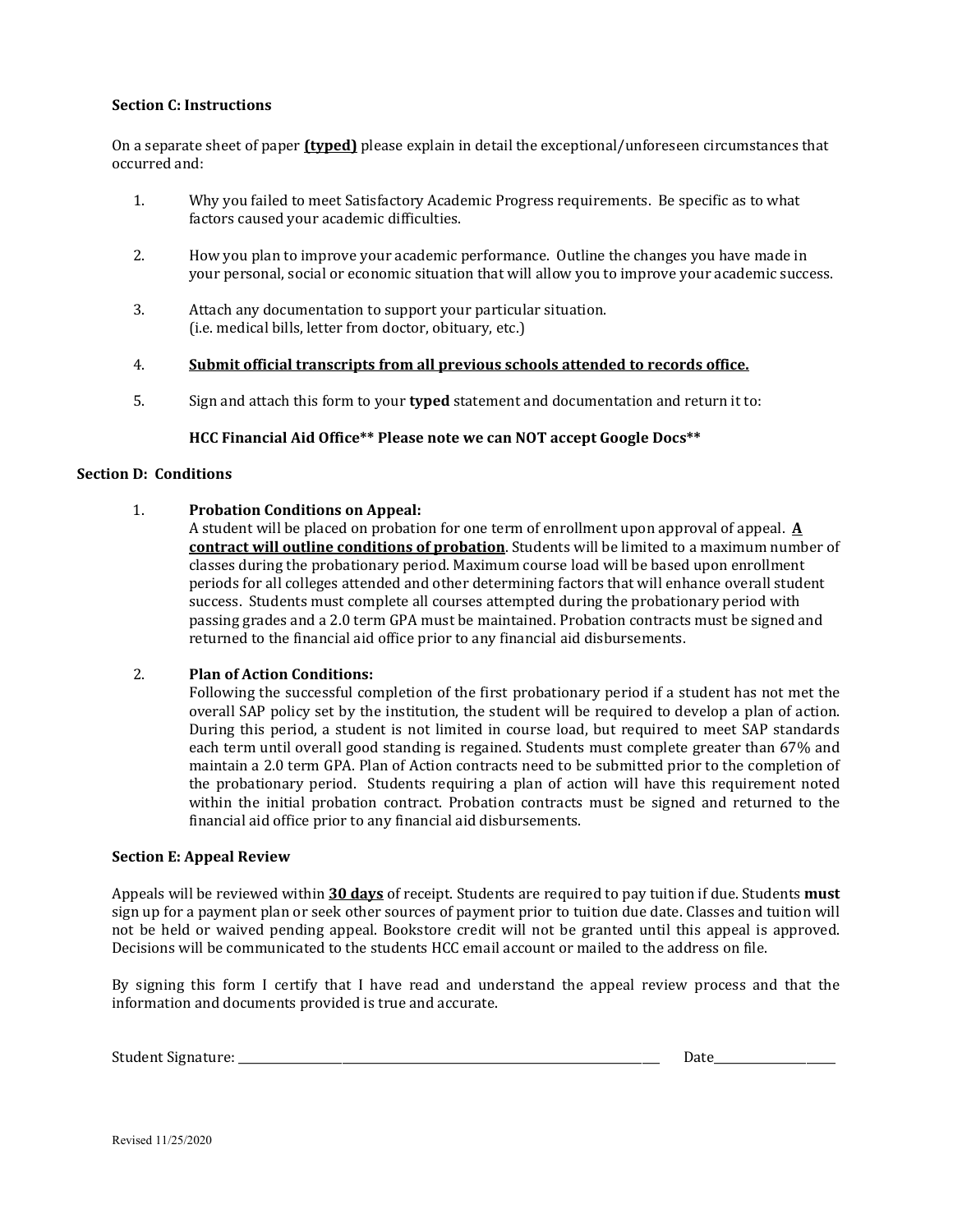# SAMPLE LETTER (Financial Aid SAP Appeal)

Please use this an EXAMPLE of how to frame your statement of appeal incorporating the two required questions (see paragraphs  $2 \& 3$ ). The statement and your supporting documents are the only documents you have to state your case for appeal.

Date  $\dots$ Office of Financial Aid Heartland Community College 1500 W. Raab Normal, IL 61761

## Dear Financial Aid Appeals Committee:

My name is ...................., and I have been a student here at the college since ... ... ...... ...... Throughout this time, I have faced a number of challenges in meeting my own goals for success as a student. However, over the last few months things in my life have improved significantly to allow me to position myself to again become a successful student here at the college. (**In this paragraph, explain who you are to the committee. Be concise, but thorough. This is your opportunity to introduce and set the tone for the rest of the letter.)**

 There were two major issues that impacted my ability to be successful here at the college, first being ...... Initially they were supportive of my decision to go back to school; however, during the semester with a change in management they changed my schedule and were not willing to provide any flexibility in this process. Secondly, with my job impacting my ability to successfully attend classes it impacted the ability **(This paragraph, explain how did you get into this situation. Be detailed, but also concise. Please note that this is a place to indicate if you have evidence that can be attached for support).**

 Since the spring of 2010, I have begun a new position ...... My new position is supportive of my plans to complete my education through the bachelor's level. Having federal financial aid is a very important component needed to complete this process successfully. Upon meeting with an academic advisor, I have been advised to also meet with the staff in Career and Job Services about opportunities with my prospective major at the university. Additionally, I was advised to meet with a Success Connections Coach and meet with the tutoring services department, to improve upon different areas for academic success and plan for my future. **(This paragraph, explain how you improve from this situation. Be concrete, but concise. The above statements are very strong suggestions.)**

 I sincerely hope that this appeal shows that I am dedicated to being a successful student here at the college. Please do not use only my past as a barometer for my success in the future. There have been many steps done over the last year to ensure my success going forward and I firmly believe that I am truly deserving of the lifting of my financial aid suspension. (Closing: Reiterate the situation & solutions).

Sincerely,